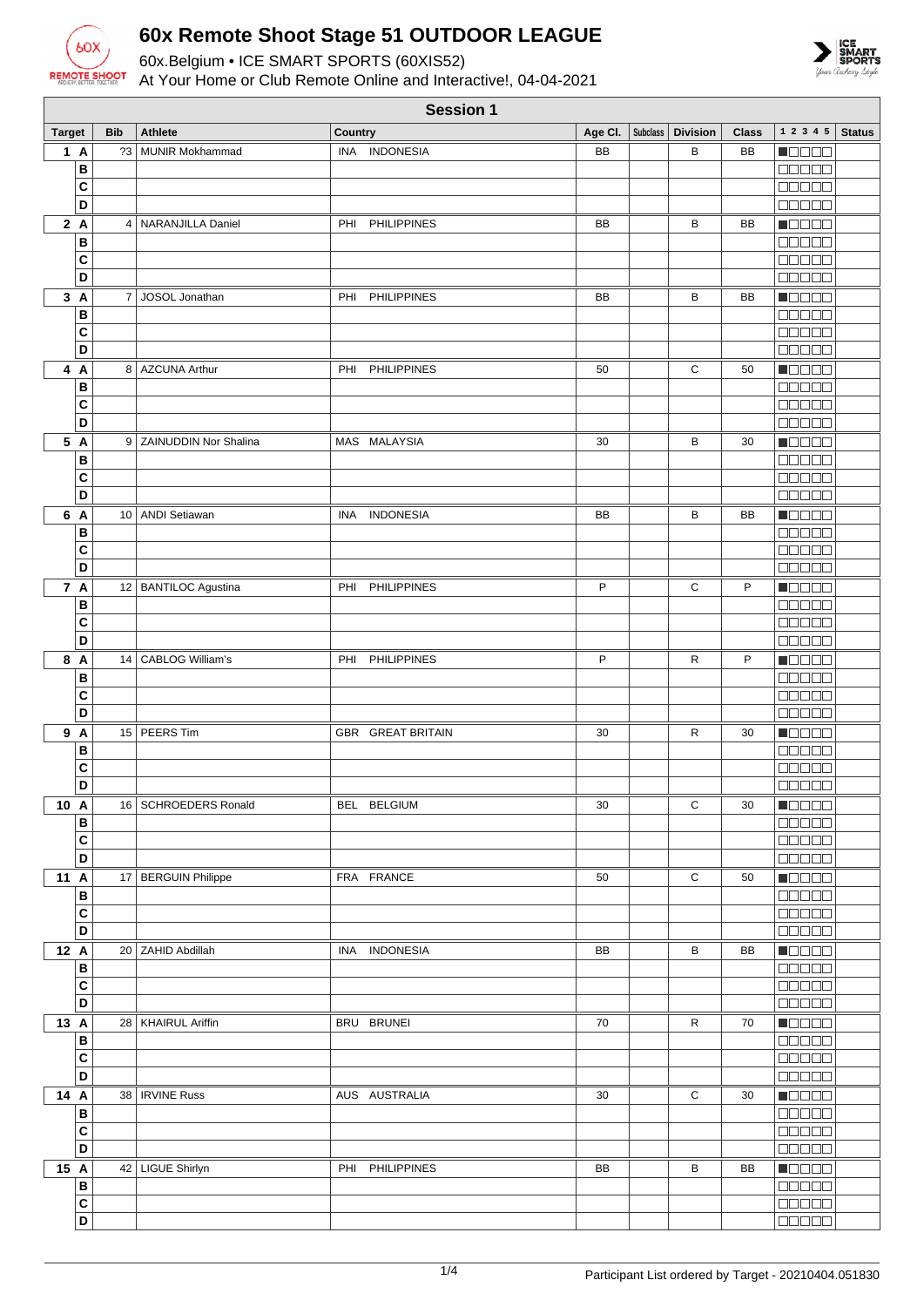

60x.Belgium • ICE SMART SPORTS (60XIS52) At Your Home or Club Remote Online and Interactive!, 04-04-2021



|               | <b>Session 1</b><br>Continue |            |                           |         |                    |         |  |                     |              |                          |               |
|---------------|------------------------------|------------|---------------------------|---------|--------------------|---------|--|---------------------|--------------|--------------------------|---------------|
| <b>Target</b> |                              | <b>Bib</b> | <b>Athlete</b>            | Country |                    | Age Cl. |  | Subclass   Division | <b>Class</b> | 1 2 3 4 5                | <b>Status</b> |
| 16 A          |                              | 43         | <b>SANTELICES Carlo</b>   |         | PHI PHILIPPINES    | 70      |  | R                   | 70           | n oo oo                  |               |
|               | B                            |            |                           |         |                    |         |  |                     |              | 88888                    |               |
|               | C                            |            |                           |         |                    |         |  |                     |              | <b>REBER</b>             |               |
|               | D                            |            |                           |         |                    |         |  |                     |              | 00000                    |               |
| 17 A          |                              | 44         | <b>BALBIN Jhon Carlo</b>  | PHI     | <b>PHILIPPINES</b> | 70      |  | R                   | 70           | n 8888                   |               |
|               | B                            |            |                           |         |                    |         |  |                     |              | ooooo                    |               |
|               | C                            |            |                           |         |                    |         |  |                     |              | <b>BBBBB</b>             |               |
|               | D                            |            |                           |         |                    |         |  |                     |              | <b>BEBEE</b>             |               |
| 18 A          |                              |            | 45   DAHAN Teddy          | PHI     | <b>PHILIPPINES</b> | 70      |  | R                   | 70           | Maaaa                    |               |
|               | B                            |            |                           |         |                    |         |  |                     |              | <b>MODES</b>             |               |
|               | C                            |            |                           |         |                    |         |  |                     |              | 88888                    |               |
|               | D                            |            |                           |         |                    |         |  |                     |              | <b>BBBBB</b>             |               |
| 19 A          |                              |            | 46   AURELLANO Benjamin   |         | PHI PHILIPPINES    | 70      |  | R                   | 70           | Maaaa                    |               |
|               | В                            |            |                           |         |                    |         |  |                     |              | <b>BBBBB</b>             |               |
|               | C                            |            |                           |         |                    |         |  |                     |              | 88888                    |               |
|               | D                            |            |                           |         |                    |         |  |                     |              | 00000                    |               |
| 20 A          |                              |            | 50   NARANJILLA Francisco | PHI     | <b>PHILIPPINES</b> | ST      |  | в                   | ST           | <b>M</b> OOOO            |               |
|               | В                            |            |                           |         |                    |         |  |                     |              | 88888                    |               |
|               | C                            |            |                           |         |                    |         |  |                     |              | Maaaa                    |               |
|               | D                            |            |                           |         |                    |         |  |                     |              | 88888                    |               |
| 21 A          |                              | 51         | <b>STREET Per</b>         |         | DEN DENMARK        | BB      |  | В                   | BB           | <b>Manag</b>             |               |
|               | B                            |            |                           |         |                    |         |  |                     |              | <b>NULLE</b>             |               |
|               | C                            |            |                           |         |                    |         |  |                     |              | 80000                    |               |
|               | D                            |            |                           |         |                    |         |  |                     |              | <b>BBBBB</b>             |               |
| 22 A          |                              | 52         | <b>CLIMACO Helbert</b>    | PHI     | <b>PHILIPPINES</b> | 70      |  | R                   | 70           | n da a a                 |               |
|               | B                            |            |                           |         |                    |         |  |                     |              | <b>00000</b>             |               |
|               | C                            |            |                           |         |                    |         |  |                     |              | 00000                    |               |
|               | D                            |            |                           |         |                    |         |  |                     |              | <b>NOBOO</b>             |               |
| 23 A          |                              | 53         | <b>CLIMACO Helbert</b>    | PHI     | <b>PHILIPPINES</b> | 60      |  | R                   | 60           | M O O O O                |               |
|               | B                            |            |                           |         |                    |         |  |                     |              | <b>BBBBB</b>             |               |
|               | C                            |            |                           |         |                    |         |  |                     |              | 88888                    |               |
|               | D                            |            |                           |         |                    |         |  |                     |              | 00000                    |               |
| 24 A          |                              |            | 54   ADORINO Beatrice     |         | PHI PHILIPPINES    | 30      |  | R                   | 30           | Maaaa                    |               |
|               | B                            |            |                           |         |                    |         |  |                     |              | <b>BBBBB</b>             |               |
|               | C                            |            |                           |         |                    |         |  |                     |              | <u>maaaa</u>             |               |
|               | D                            |            |                           |         |                    |         |  |                     |              | 88888                    |               |
| 25 A          |                              |            | 55   FOCKE Dirk           |         | FRA FRANCE         | 70      |  | R                   | 70           | <u> Nacional de la I</u> |               |
|               | $\, {\bf B}$                 |            |                           |         |                    |         |  |                     |              | <b>00000</b>             |               |
|               | $\mathbf{C}$                 |            |                           |         |                    |         |  |                     |              | 88888                    |               |
|               | D                            |            |                           |         |                    |         |  |                     |              | 88888                    |               |
| 26 A          |                              |            | 5 BAYLA Elizabeth         | PHI     | <b>PHILIPPINES</b> | P       |  | R                   | P            | <b>Nacional</b>          |               |
|               | $\, {\bf B}$                 |            | 13 GOROSPE Micheal        |         | PHI PHILIPPINES    | P       |  | R                   | P            | <b>NGC 88</b>            |               |
|               | C                            |            |                           |         |                    |         |  |                     |              | 00000                    |               |
|               | D                            |            |                           |         |                    |         |  |                     |              | 88888                    |               |
| 27 A          |                              |            | 22 GOGEL Joachim          |         | GER GERMANY        | 50      |  | С                   | 50           | <b>Macao</b>             |               |
|               | B                            | 23         | GOGEL Jane                |         | BRA BRAZIL         | 50      |  | C                   | 50           | Maaaa                    |               |
|               | C                            |            |                           |         |                    |         |  |                     |              | 88888                    |               |
|               | D                            |            |                           |         |                    |         |  |                     |              | 00000                    |               |
| 28 A          |                              |            | 11 ETONGAN Roger          | PHI     | PHILIPPINES        | P       |  | R                   | P            | Maaaa                    |               |
|               | $\, {\bf B}$                 |            | 26   MANANGDANG Dina      | PHI     | <b>PHILIPPINES</b> | 50      |  | С                   | 50           | <b>T</b> oooo            |               |
|               | C                            |            | 27   MANANGDANG Angelo    |         | PHI PHILIPPINES    | 50      |  | С                   | 50           | <b>REGEE</b>             |               |
|               | D                            |            |                           |         |                    |         |  |                     |              | 88888                    |               |
| 29 A          |                              |            | 100   LYAKHOVEN Igor      |         | UKR UKRAINE        | 70      |  | R                   | 70           | <b>HEEEE</b>             |               |
|               | В                            |            | 101   ALSHAEVA Tatyana    |         | UKR UKRAINE        | 70      |  | R                   | 70           | <b>Recep</b>             |               |
|               | C                            |            | 102   MASLAKOV Aleksandr  |         | UKR UKRAINE        | 70      |  | R                   | 70           | <u>maana</u>             |               |
|               | D                            |            |                           |         |                    |         |  |                     |              | 00000                    |               |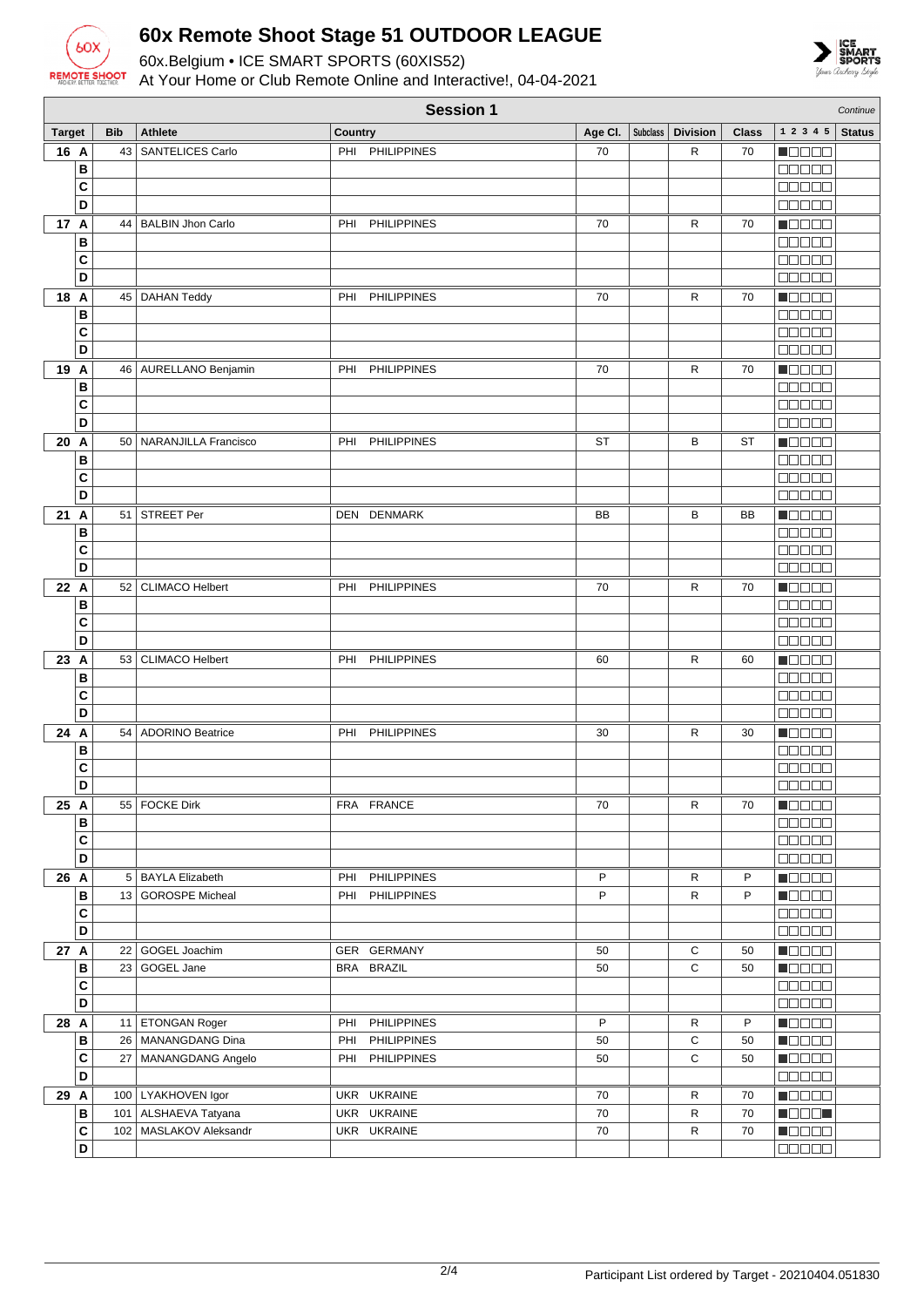

60x.Belgium • ICE SMART SPORTS (60XIS52)



At Your Home or Club Remote Online and Interactive!, 04-04-2021

| <b>Session 2</b>        |                 |                          |                              |                         |                    |          |                 |              |                                                             |               |
|-------------------------|-----------------|--------------------------|------------------------------|-------------------------|--------------------|----------|-----------------|--------------|-------------------------------------------------------------|---------------|
| <b>Target</b>           | <b>Bib</b>      | <b>Athlete</b>           | <b>Country</b>               |                         | Age Cl.            | Subclass | <b>Division</b> | <b>Class</b> | 1 2 3 4 5                                                   | <b>Status</b> |
| 1 A                     | 1               | <b>LYNCH Mark</b>        | RSA SOUTH AFRICA             |                         | 30                 |          | R               | 30           | $\blacksquare$ $\square$ $\square$ $\blacksquare$           |               |
| B                       |                 |                          |                              |                         |                    |          |                 |              | anaan                                                       |               |
| C                       |                 |                          |                              |                         |                    |          |                 |              | 88888                                                       |               |
| D                       |                 |                          |                              |                         |                    |          |                 |              | 88888                                                       |               |
| 2A                      | 21              | <b>COLIJN Bart</b>       | NED                          | NETHERLANDS             | <b>ST</b>          |          | B               | <b>ST</b>    | HOOOO                                                       |               |
| B                       |                 |                          |                              |                         |                    |          |                 |              | 00000                                                       |               |
| C                       |                 |                          |                              |                         |                    |          |                 |              | 00000                                                       |               |
| D                       |                 |                          |                              |                         |                    |          |                 |              | <b>BBBBB</b>                                                |               |
| 3A                      | 33 <sup>1</sup> | <b>VAN CRUCHTEN Arno</b> | NED NETHERLANDS              |                         | 50                 |          | C               | 50           | Maaaa                                                       |               |
| B                       |                 |                          |                              |                         |                    |          |                 |              | $\Box$ $\Box$ $\Box$ $\Box$ $\Box$                          |               |
| C                       |                 |                          |                              |                         |                    |          |                 |              | <b>Goooo</b>                                                |               |
| D                       |                 |                          |                              |                         |                    |          |                 |              | $\Box$                                                      |               |
| 4 A                     |                 | 34   DEPRE' Joeri        | BEL BELGIUM                  |                         | 30                 |          | $\mathbf C$     | 30           | $\blacksquare$ $\square$ $\square$ $\square$                |               |
| B                       |                 |                          |                              |                         |                    |          |                 |              | <b>00000</b>                                                |               |
| C                       |                 |                          |                              |                         |                    |          |                 |              | $\Box$ $\Box$ $\Box$ $\Box$                                 |               |
| D                       |                 |                          |                              |                         |                    |          |                 |              | an da a                                                     |               |
| 5 A                     |                 | 39   IRVINE Russ         | AUS AUSTRALIA                |                         | <b>ST</b>          |          | С               | <b>ST</b>    | <b>Madaa</b>                                                |               |
| B                       |                 |                          |                              |                         |                    |          |                 |              | <b>00000</b>                                                |               |
| C                       |                 |                          |                              |                         |                    |          |                 |              | $\Box\Box\Box\Box$                                          |               |
| D                       |                 |                          |                              |                         |                    |          |                 |              | $\Box$ $\Box$ $\Box$ $\Box$                                 |               |
| 6 A                     |                 | 18 BOURGEON Jeremy       | FRA FRANCE                   |                         | BB                 |          | B               | BB           | $\blacksquare$                                              |               |
| B                       |                 | 19 RENAUDIN Tiphaine     | FRA FRANCE                   |                         | 50                 |          | C               | 50           | Musas                                                       |               |
| C                       |                 |                          |                              |                         |                    |          |                 |              | <b>BBBBB</b>                                                |               |
| D                       |                 |                          |                              |                         |                    |          |                 |              | <b>BBBBB</b>                                                |               |
| 7 A                     | 24              | GOGEL Joachim            | GER GERMANY                  |                         | 50                 |          | C               | 50           | n O O O O                                                   |               |
| B                       | 25              | GOGEL Jane Karla         | BRA BRAZIL                   |                         | 50                 |          | C               | 50           | <b>Magaa</b>                                                |               |
| C                       |                 |                          |                              |                         |                    |          |                 |              | an da a                                                     |               |
| D                       |                 |                          |                              |                         |                    |          |                 |              | <b>00000</b>                                                |               |
| 8 A                     | 47              | <b>STUYCK Silke</b>      | <b>BELGIUM</b><br><b>BEL</b> |                         | <b>ST</b>          |          | R               | <b>ST</b>    | M O O O O                                                   |               |
| B                       | 48              | <b>BOECKX Sonja</b>      | BEL<br><b>BELGIUM</b>        |                         | <b>ST</b>          |          | $\mathsf{R}$    | <b>ST</b>    | Maaaa                                                       |               |
| C                       |                 |                          |                              |                         |                    |          |                 |              | $\Box$ $\Box$ $\Box$ $\Box$                                 |               |
| D                       |                 |                          |                              |                         |                    |          |                 |              | 00000                                                       |               |
| 9 A                     |                 | 35   DIELEN Tom          | SUI                          | SWITZERLAND             | 60                 |          | R               | 60           | $\blacksquare$ $\square$ $\square$ $\square$                |               |
| B                       | 36              | <b>DIELEN Nathalie</b>   | SUI                          | SWITZERLAND             | 60                 |          | R               | 60           | $\blacksquare$ $\blacksquare$ $\blacksquare$ $\blacksquare$ |               |
| C                       |                 |                          |                              |                         |                    |          |                 |              | $\Box\Box\Box\Box\Box$                                      |               |
| D                       |                 |                          |                              |                         |                    |          |                 |              |                                                             |               |
| 10 A                    |                 | 103 FÉLIX Nuno           | POR PORTUGAL                 |                         | 50                 |          | С               | 50           | MOD 80                                                      |               |
| B                       |                 |                          |                              |                         |                    |          |                 |              | <b>00000</b>                                                |               |
| C                       |                 |                          |                              |                         |                    |          |                 |              | <b>00000</b>                                                |               |
| D                       |                 |                          |                              |                         |                    |          |                 |              | 00000                                                       |               |
| 11 A                    |                 | 104   FRANCIS Sherwin    |                              | TTO TRINIDAD AND TOBAGO | 50                 |          | С               | 50           | $\blacksquare$ $\blacksquare$ $\blacksquare$ $\blacksquare$ |               |
| B                       |                 |                          |                              |                         |                    |          |                 |              | 00000                                                       |               |
| $\mathbf{C}$            |                 |                          |                              |                         |                    |          |                 |              | 00000                                                       |               |
| D                       |                 |                          |                              |                         |                    |          |                 |              | $\Box \Box \Box \Box \Box$                                  |               |
|                         |                 |                          |                              |                         |                    |          |                 |              |                                                             |               |
|                         |                 |                          |                              | <b>Session 3</b>        |                    |          |                 |              |                                                             |               |
| <b>Target</b>           | <b>Bib</b>      | Athlete                  | Country                      |                         | Age Cl.            | Subclass | <b>Division</b> | <b>Class</b> | $1 2 3 4 5$ Status                                          |               |
| 1A                      | 49              | CINI Giuliano            | NED NETHERLANDS              |                         | <b>ST</b>          |          | ${\sf R}$       | ST           | $\blacksquare$                                              |               |
| B                       |                 |                          |                              |                         |                    |          |                 |              | 88888                                                       |               |
| $\overline{\mathbf{C}}$ |                 |                          |                              |                         |                    |          |                 |              | 00000                                                       |               |
| D                       |                 |                          |                              |                         |                    |          |                 |              | 00000                                                       |               |
|                         |                 |                          |                              |                         |                    |          |                 |              |                                                             |               |
|                         |                 |                          |                              | <b>Session 4</b>        |                    |          |                 |              |                                                             |               |
| <b>Target</b>           | <b>Bib</b>      | <b>Athlete</b>           | Country                      |                         | Age CI.   Subclass |          | <b>Division</b> | <b>Class</b> | $1 2 3 4 5$ Status                                          |               |

| <b>Target</b> |   | <b>Bib</b> | Athlete | <b>Country</b>        | Age CI.     | Subclass | Division | <b>Class</b> | $12345$ Status |           |  |
|---------------|---|------------|---------|-----------------------|-------------|----------|----------|--------------|----------------|-----------|--|
|               | A |            |         | 40   KALTENPOTH Jörg  | GER GERMANY |          |          | В            |                | N E E E E |  |
|               |   | B          |         | 41   KALTENPOTH Nicky | GER GERMANY |          |          | В            |                | TE E E E  |  |
|               |   | C          |         |                       |             |          |          |              |                | 30 E E E  |  |
|               |   | D          |         |                       |             |          |          |              |                | 300 C C C |  |
|               |   | 2A         |         | 29   DEPTULA Martin   | GER GERMANY | E        |          | C            |                | 30 D B    |  |
|               |   | B          |         | 30   DEPTULA Tanja    | GER GERMANY | E        |          | С            |                | N E E E E |  |
|               |   | C.         |         | 31 HÖMKE Grit         | GER GERMANY | Е        |          | B            |                | 700 O     |  |
|               |   | D          |         | 32   HEEG Tobias      | GER GERMANY | Е        |          | C            |                | N E E E E |  |
|               |   |            |         |                       | 211         |          |          | _ _          |                | .         |  |